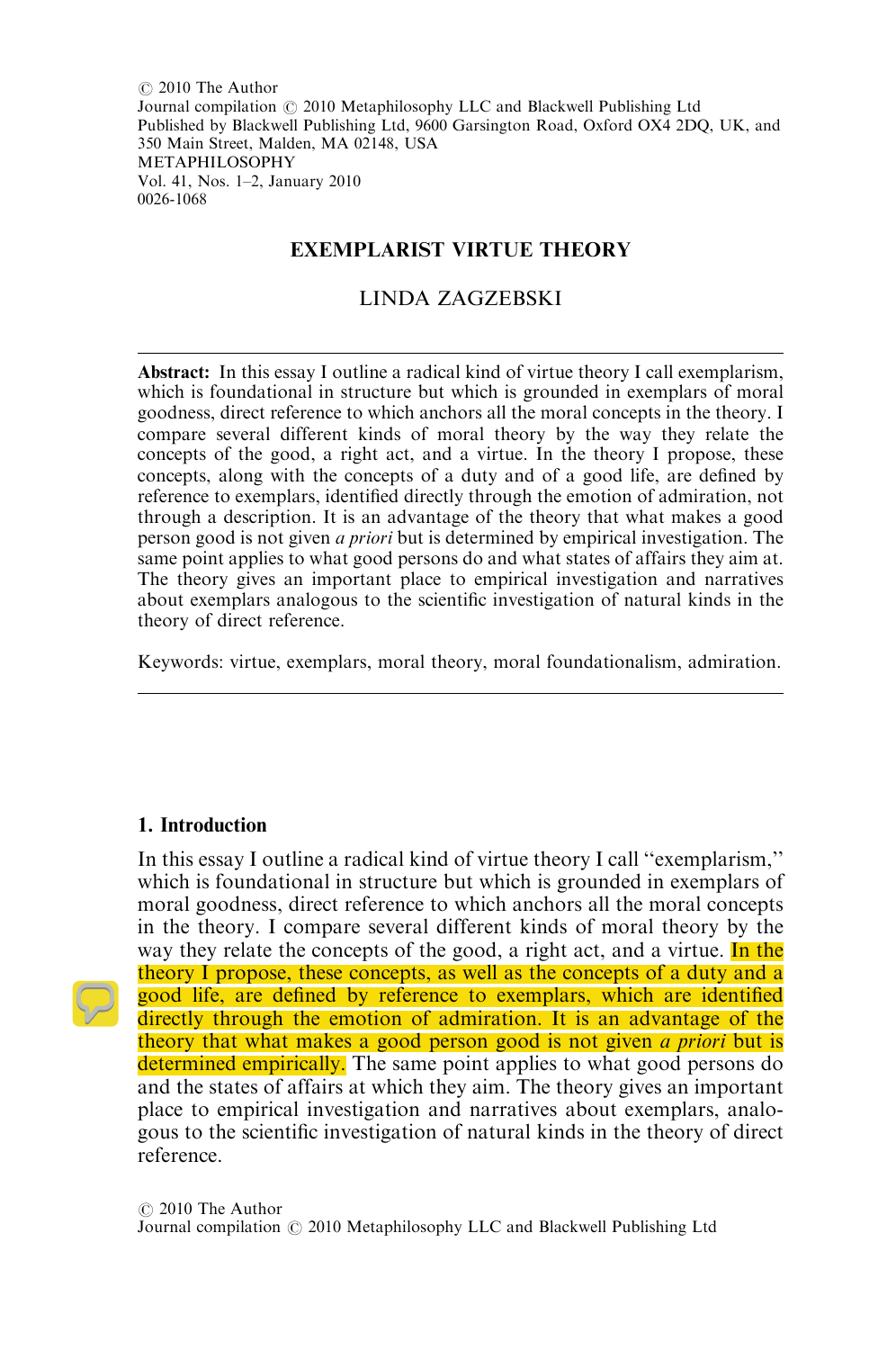#### 2. My Theory of Moral Theory

I think of a moral theory as an abstract structure that aims to simplify, systematize, and justify our moral beliefs and practices. Constructing a moral theory is part of moral practice. Moral practice includes the construction of theories about the practice.

Since one of the aims of a moral theory is to simplify, it will leave out many subtleties and complexities in the practice of morality. There is nothing wrong with that as long as we do not think that the features of moral practice left out of the theory disappear. We are simply not attending to them when we are engaged in theory building and discussion. They will reappear when we engage in some other part of the practice. But we wouldn't construct theories unless we thought that there is something to be gained by attending to certain features of our moral practices and their relations at the expense of others. Given the limitations of the human mind, we are not able to understand a domain taken as a whole unless we ignore part of the domain we want to understand. The bigger and more complex the domain, the more we have to leave out if we want to understand it. Morality is an enormous domain that involves almost every aspect of human life and, to some extent, nonhuman life. It is not surprising that we cannot get our minds around it without mentally stripping away much of interest in the practice of morality.

I think this is a general point about understanding that applies even to the understanding of something as simple as the layout of a city. If every feature of the city was on the city map, the map would be as complex as the city is, and the map would not help us understand the city's layout. So the map leaves out many things, and it may also distort some things. Think of the shape of a country like Canada or Russia on a twodimensional map. The map can be misleading, but a two-dimensional map is often more useful than a globe, even with the distortion. The distortion does no harm as long as we are aware of it.

Similarly, it is more useful to conceptualize moral reality without certain things in it, but it is helpful to keep in mind that we made a choice to leave those things out and the result might be a distortion. Most moral theorists believe that a good moral theory leaves out the identity of the persons in the practice and there is no first person pronoun in the theory. Others believe it would be better if we identified certain persons, or at least put thicker descriptions of persons into a theory. It seems to me that just as a two-dimensional map of the world distorts the shape and relative size of countries, a moral theory without personal identity distorts the moral relations among persons. However, it does not follow that we should put identities into our theories. Leaving out identity gives us an understanding of general moral relations between persons that would be very hard to grasp with the identities specified. If you want to highlight the fact that a person is a member of the community of moral agents, you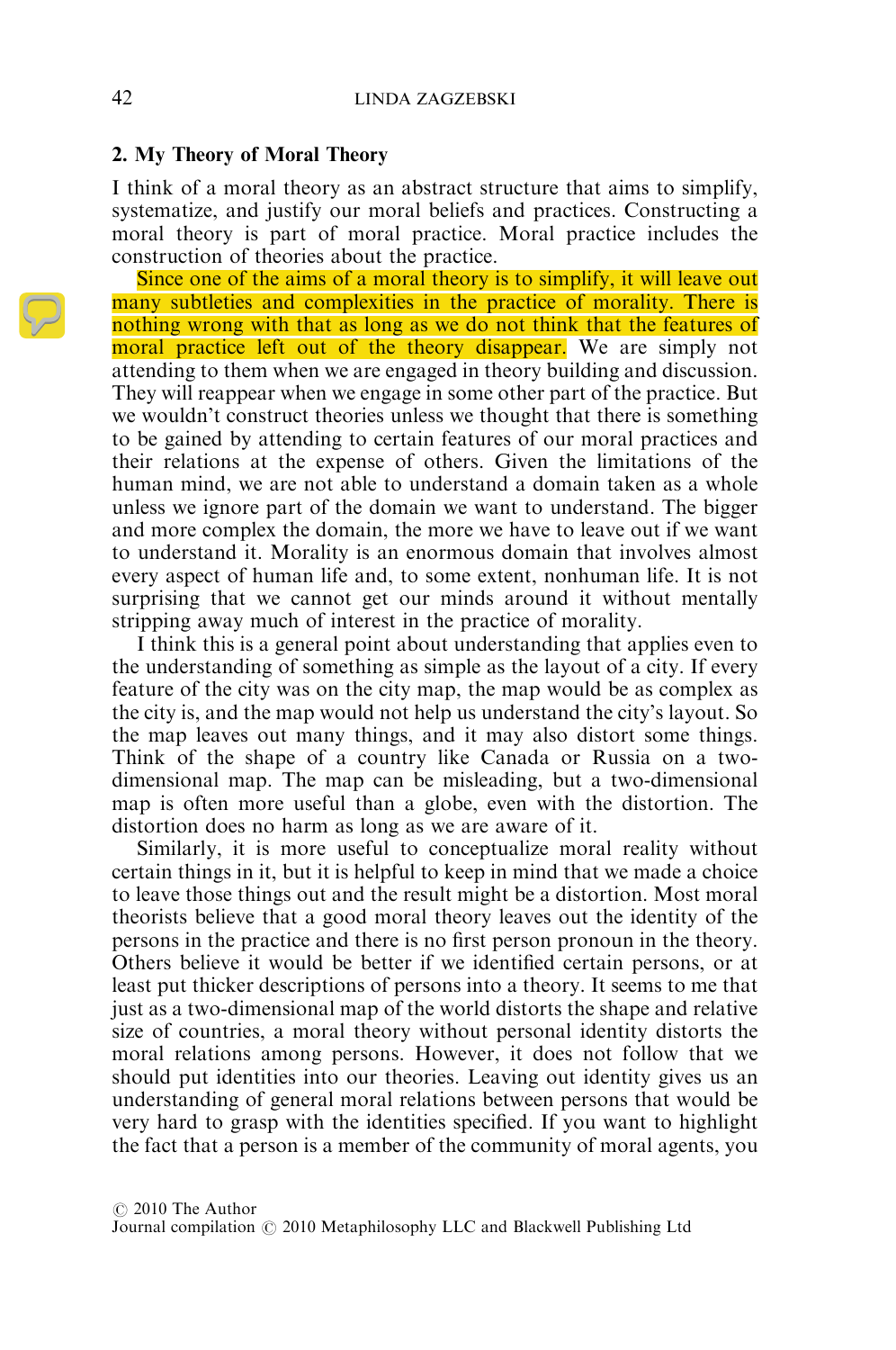don't want to add that the person is the same one your grandfather despised until his death because of an injury to your grandmother. But that information would be relevant to other parts of moral practice, such as those involving loyalty. Since I am going to make the unusual move of proposing a kind of moral theory that identifies certain individuals, I think it is worth thinking about the fact that we make a choice to leave out personal identity in a moral theory, and the choice is made for a reason. As long as we are aware of the reason for the choice, we might decide that it is not always an advantage to make that choice.

You might think that a theory should include reference to oneself and the identity of some other persons because you think a good theory should include all the conditions relevant to moral decisions. The identity of some persons is relevant to many decisions, **particularly those arising** from loyalty, friendship, and familial relations. But even though I think that we hope to get moral guidance from a good theory, a moral theory is not primarily a manual for decision making, and it is not constructed to be a manual. Again, a moral theory can be compared to a map. A detailed street map will help us get around a city, but a map of the world is not detailed enough to do that and it is not intended to do so. I think of a moral theory as more like a map of the world than a street map. Theories of parts of morality may be closer to street maps, and it is good that we have them, but even a street map is not constructed with the sole purpose of guiding a person from place to place. If your primary purpose was to get from one place to another, you might not use a map at all. A Global Positioning System would be a more efficient tool for getting around. But a navigation system cannot give you the understanding of the layout of the city that you get from a map. Similarly, if our main purpose was to get guidance in moral decision making, we would want a manual, not a theory. But the manual would not give us understanding of the domain of morality as a whole.

I think, then, that moral theory aims primarily at explaining and justifying moral beliefs and practices, and correlatively, showing us which beliefs and practices are unjustified. The aim of telling us what to do in any given situation is secondary. The different elements to be explained include reactive emotions such as admiration, blame, praise, and remorse, practices of punishing some but not all acts of wrongdoing, rules such as the Golden Rule or the Ten Commandments, and values such as freedom, fulfillment, and social cohesiveness, which are often revealed in narratives that are cherished by a particular community. These are only some of the elements of our moral practices that preexist our theory. My point is that there is already something there that we seek to understand through a moral theory.

What we seek to understand can be altered by the process of seeking to understand it. In this respect a moral theory is unlike a street map. I suppose we can imagine a map that we liked so much that when the map

 $\circ$  2010 The Author

Journal compilation © 2010 Metaphilosophy LLC and Blackwell Publishing Ltd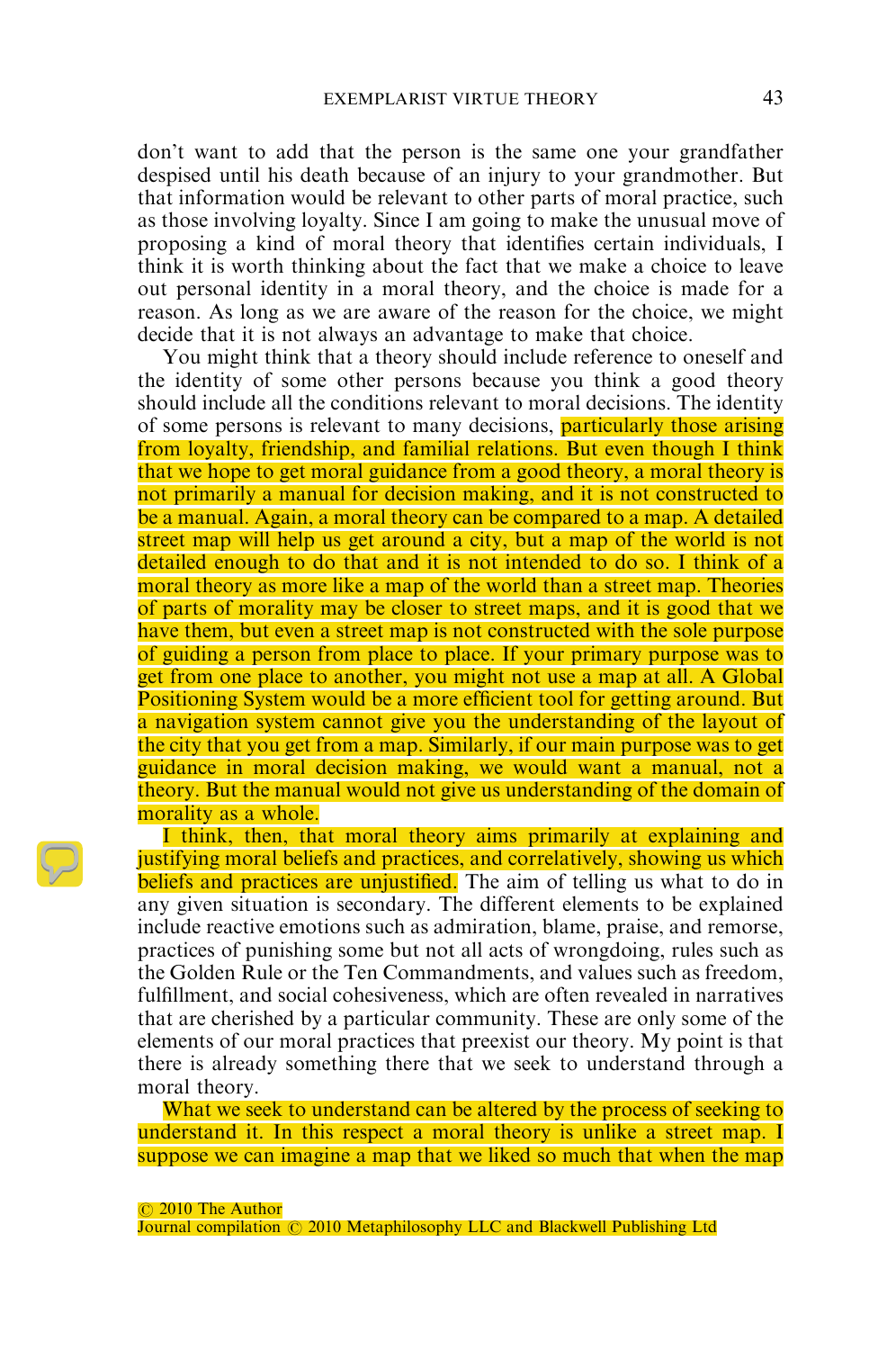and the layout of the streets did not coincide, we changed the streets, not the map. But assuming that we do not want to move the streets around, the point of a map is to give us understanding of the physical layout of a city that is already there and that will change for reasons that have nothing to do with the map. Moral theory is different because even though there are moral practices that are already there in advance of the creation of theory, since one of the purposes of the theory is to justify the practices, we might find out that some element of the practice is not easily justified if it is related to other elements of the practice in certain ways. That could lead us to change the practice in response to the theory. In contrast, a city map does not seek to justify the layout of a city, it seeks only to depict it.

If a moral theory is intended to explain our moral beliefs and practices in a way that can lead us to revise those practices, it is natural to wonder how a theory can do that. For whom is a theory intended? Would we want to promulgate it for the whole society? Is it instead for moral leaders? Or is there a class of people whose business it is to produce moral theories—the moral philosophers? I assume it is the latter. We produce moral theories first for other philosophers, and secondarily for students in philosophy classes. But we think that theoretical discussions can ultimately influence practice. In this essay I compare a variety of moral theories at the most abstract level of theoretical structure. It is pretty obvious that theory at that level does not influence practice, but one of the issues I am interested in is the path from abstract theory to revisions of practice. I suspect that the path goes through disciplines other than philosophy, publications aimed at the general educated public, the arts and the media, and sometimes the law, and most of the time the path withers before ordinary people are affected, but theory can influence practice. I think that it is an advantage if a theory can link up with moral practice in a plausible way, particularly if it can link up with narratives that capture the imaginations of ordinary people.

Since we are going to compare moral theories, an obvious question to ask is whether the theories are in competition with one another. Presumably, some theories are better than others, but it is not obvious that there cannot be two equally good theories that are dramatically different. Most of us would strongly hesitate to allow the possibility of two equally good moral manuals that give conflicting moral directions. If we also think a manual is generated from a theory, that can explain our resistance to the idea that there can be two equally good moral theories. We don't want to be committed to allowing two equally good but incompatible manuals. But as I've said, the connection between a theory and a manual is not straightforward. Most moral theories generate most of the same moral directions, so the theories differ more than the manuals they generate. In fact, the manuals would be mostly the same, assuming the moral practices the theories explain and justify preexist the theories.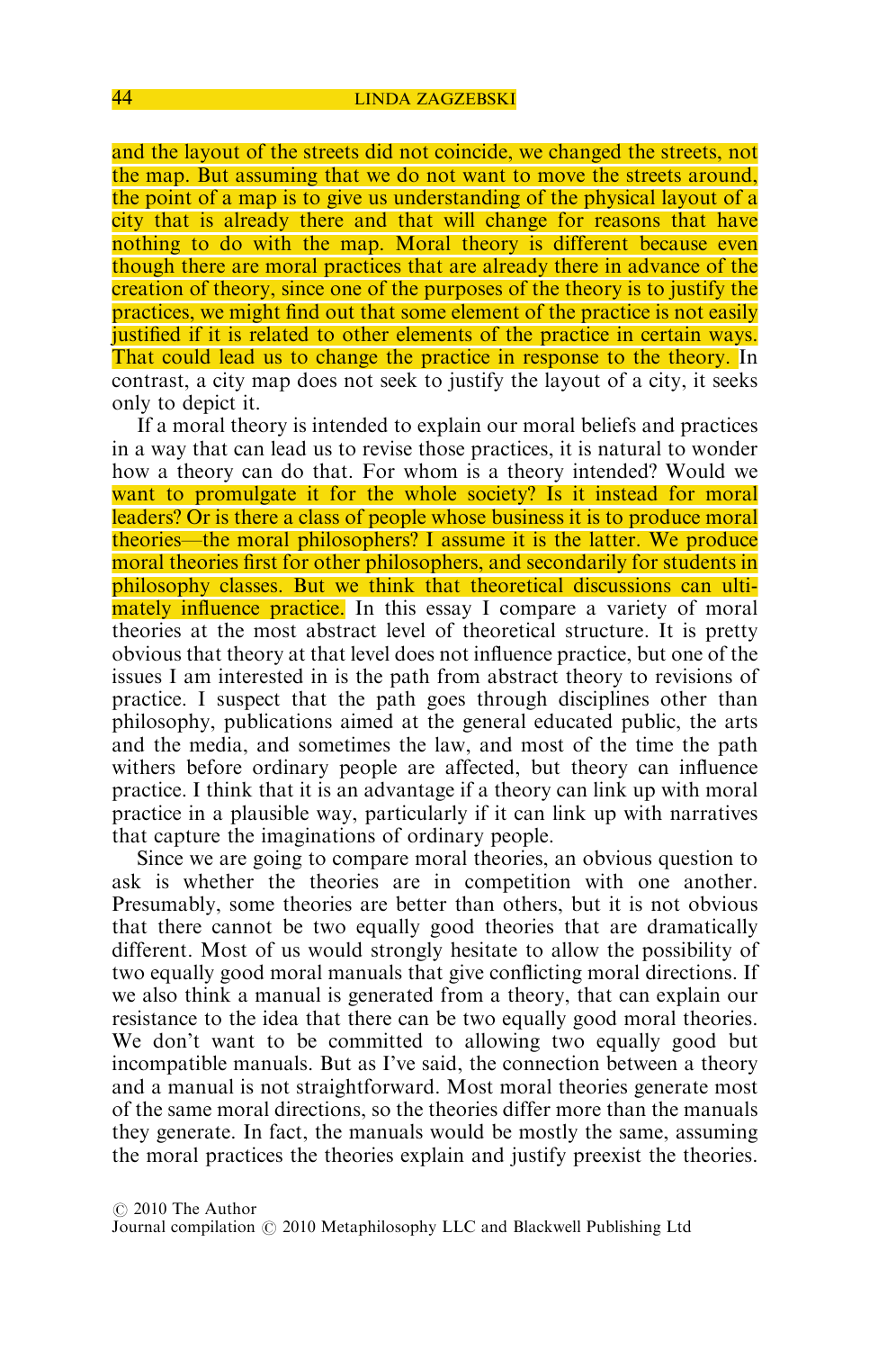But a comparison of theories often becomes most interesting in precisely those places in which they lead to conflicting directions—differences in the manuals they produce. I am going to propose a theory that does not produce a manual by itself but produces it in conjunction with other components of our moral practices, particularly narratives. The manual we get from such a theory is no doubt vague, but I prefer a vague manual to the wrong manual. In any case, I am not going to say much about moral manuals and how we get them.

# 3. The Structure of Some Moral Theories

If we want a comprehensive yet simple moral theory, I think we should start by looking at three very general concepts of positive moral evaluation. (Theories are almost always built around positive rather than negative evaluation). Deep differences between theories can be revealed by comparing the ways they relate these three concepts: *the good*  $(G)$ , *a virtue* (V), and *a right act* (R). The good applies to different kinds of things in different theories, and it might seem misguided to compare the good in hedonistic utilitarianism, Aristotle's idea of eudaimonia, Kant's notion of a good will, and Plato's Form of the Good. Clearly, there is a sense in which Plato, Aristotle, Kant, and Mill are not talking about the same thing, but there is a sense in which they *are* because each has selected a form of the good that is allegedly pivotal in understanding moral practice, and that has important relations to the evaluation of acts and persons.

There is another complication that I want to mention before we compare the theories. There are more concepts of act evaluation than of anything else. In addition to the concept of a right act, there is the concept of a virtuous act and the concept of a duty. Furthermore, the concept of a right act is ambiguous because sometimes it is treated as the complement of a wrong act—an act that is not wrong, in which case it includes the evaluatively neutral as well as the evaluatively positive. Sometimes, instead, it is treated as the equivalent of what one should do the act that is favored by the balance of moral reasons. And sometimes it is treated as the equivalent of the even stronger notion of duty—what one must do. If something is a duty, it is wrong not to do it. So a right act can be understood as (a) an act it is not wrong to do, or (b) an act it is wrong not to do, or (c) an act that one has most moral reason to do. A virtuous act is typically treated as an act that expresses a virtue and is hence good, but it is not a duty, nor is it conceptually equivalent to what one should do in the sense of an act that is favored by the balance of moral reasons.

The purpose of the diagrams below is to help us in comparing theory structure and to reveal what a theory leaves out, as well as the different ways the theories organize these three moral concepts. In each diagram the foundational concept is at the bottom, and the concepts above are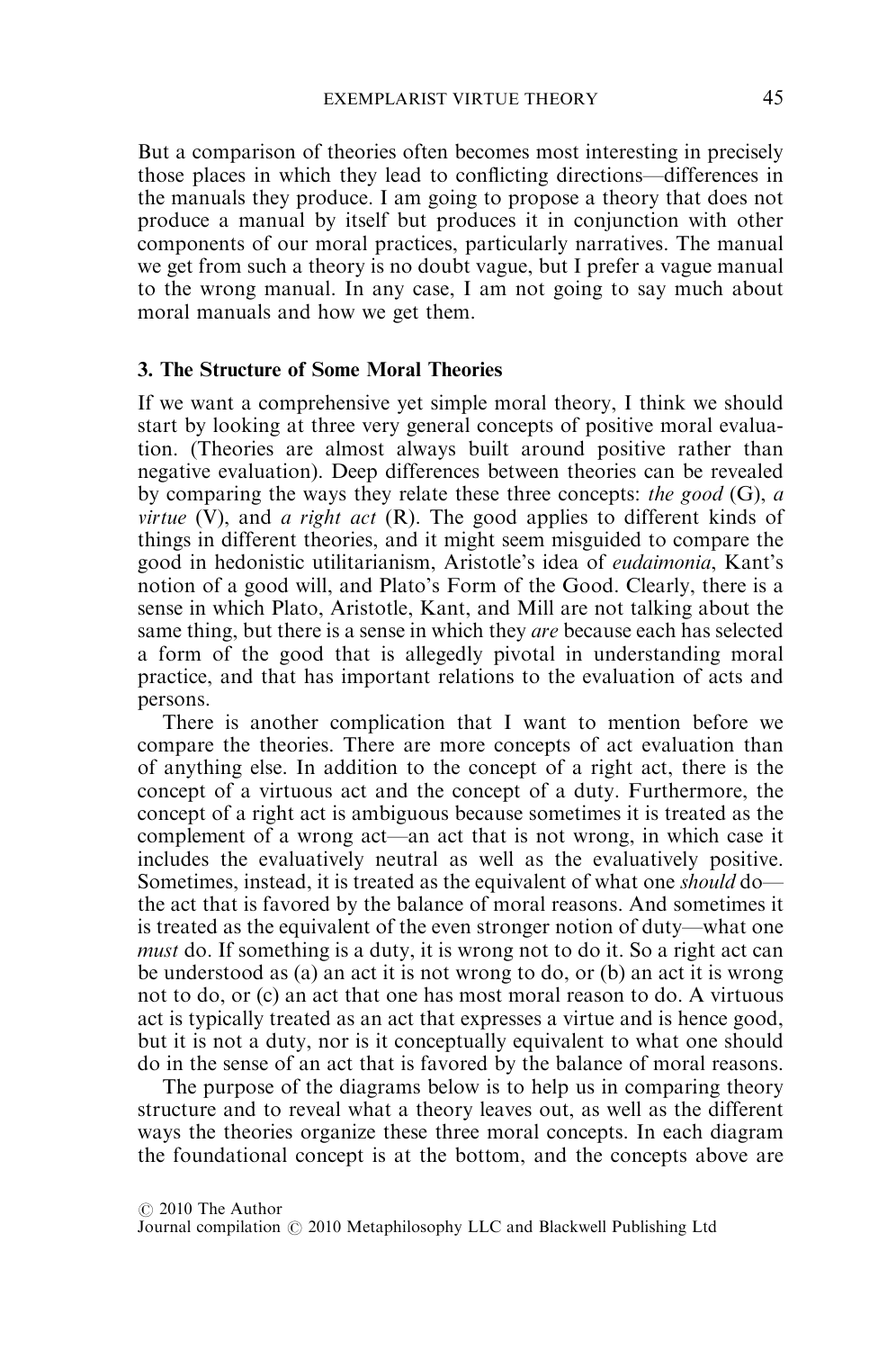defined in terms of their relations to the concepts below. For instance, in utilitarianism, a right act is defined in terms of a good state of affairs, and the relation is one of promotion. A right act is one that promotes a good state of affairs. In some cases the relation in question is one of constituency. (I use " $\lt$ " to mean "is a constituent of").) In some theories the real foundation is something outside ethics, such as reason or human nature or what everyone desires, and I indicate this below the line separating the moral concepts from the nonmoral foundational concept.



The diagrams reveal some differences among the theories. Whatever is at the bottom of the diagram is most fundamental in the theory, and I think also most important. What is derivative is less important and typically gets less attention. In fact, virtue gets no attention in Mill and only a small amount of attention in contemporary forms of consequentialism. Plato and Aristotle talk about virtuous acts but give little attention

 $\odot$  2010 The Author Journal compilation  $\oslash$  2010 Metaphilosophy LLC and Blackwell Publishing Ltd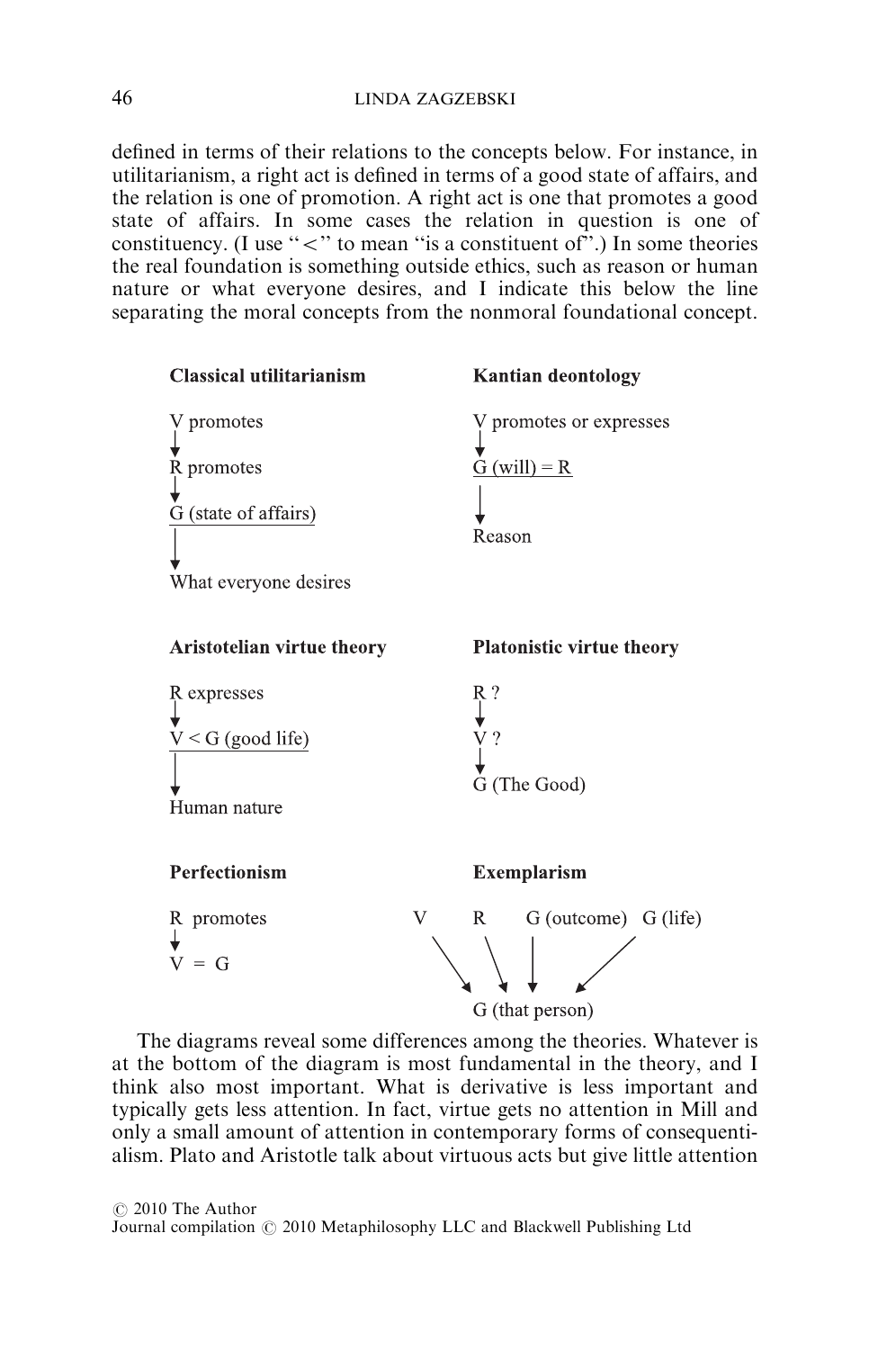to a right act and arguably none at all to duty. So I am trying to illustrate both a difference in patterns of understanding these three fundamental moral concepts, and the difference in the importance these concepts have in the respective theories. There are things that one theory considers important that another theory leaves out entirely or mentions only in passing. This might seem obvious, yet it is common for a philosopher to critique the account of his favorite moral concept by another philosopher who really is not interested in the concept. That sometimes happens in critiques of the way virtue theorists use the concept of a right act.

A comparison of the diagrams also shows us some features that these theories have in common. Perhaps the most obvious one is that they are all foundational in structure. Making one concept foundational has the advantage of theoretical elegance, but I think it should be acknowledged that if the aim of moral theory was just to simplify and systematize our moral practices, there would be no special advantage in a foundational structure. Any clever person could make up structures using the concepts of good, right act, and virtue that are just as simple as the theories in the diagrams, but that do not have a hierarchical form with a single foundational concept. The attraction to foundationalism, I believe, is due to the fact that in the modern era a moral theory is not only expected to justify our individual moral practices, it is assumed that the entire practice of morality itself is in need of justification, and it is assumed further that a secure foundation is the best way to justify the practice of morality. Neither of these assumptions is obvious. I have already said that I accept the fact that justification is a purpose of moral theory, but I do so as a concession to modern moral philosophy. This aim would not have been recognized in the premodern era, and I imagine that that is the reason it is so difficult for modern philosophers to recognize anything in the premodern period that constitutes moral theory at all. It is only at the risk of severe artificiality that the moral philosophies of Plato and Aristotle can be squeezed into the structures I have labeled ''Platonistic'' and ''Aristotelian,'' nor can they be easily aligned with any alternative foundationalist structure. Readers may have their own view on whether any moral philosopher before the modern period advocated a theory with a foundationalist structure. I suspect there is none, and that is because nobody before the modern era thought that moral theory needed to justify moral practice. Moral philosophers would have thought that moral theory is a part of philosophy that simplifies and systematizes a complex practice, but there would have been no thought that the practice itself had to be justified. Granted, they sometimes used moral theory to adjudicate disputes about issues such as justice in war, but they surely did not think that morality itself is in need of justification. That assumption is probably due to the naturalistic tenor of our times. The thought now is that we can be confident of the existence of nature in the sense of nature investigated by empirical science, but morality is not part of that, and we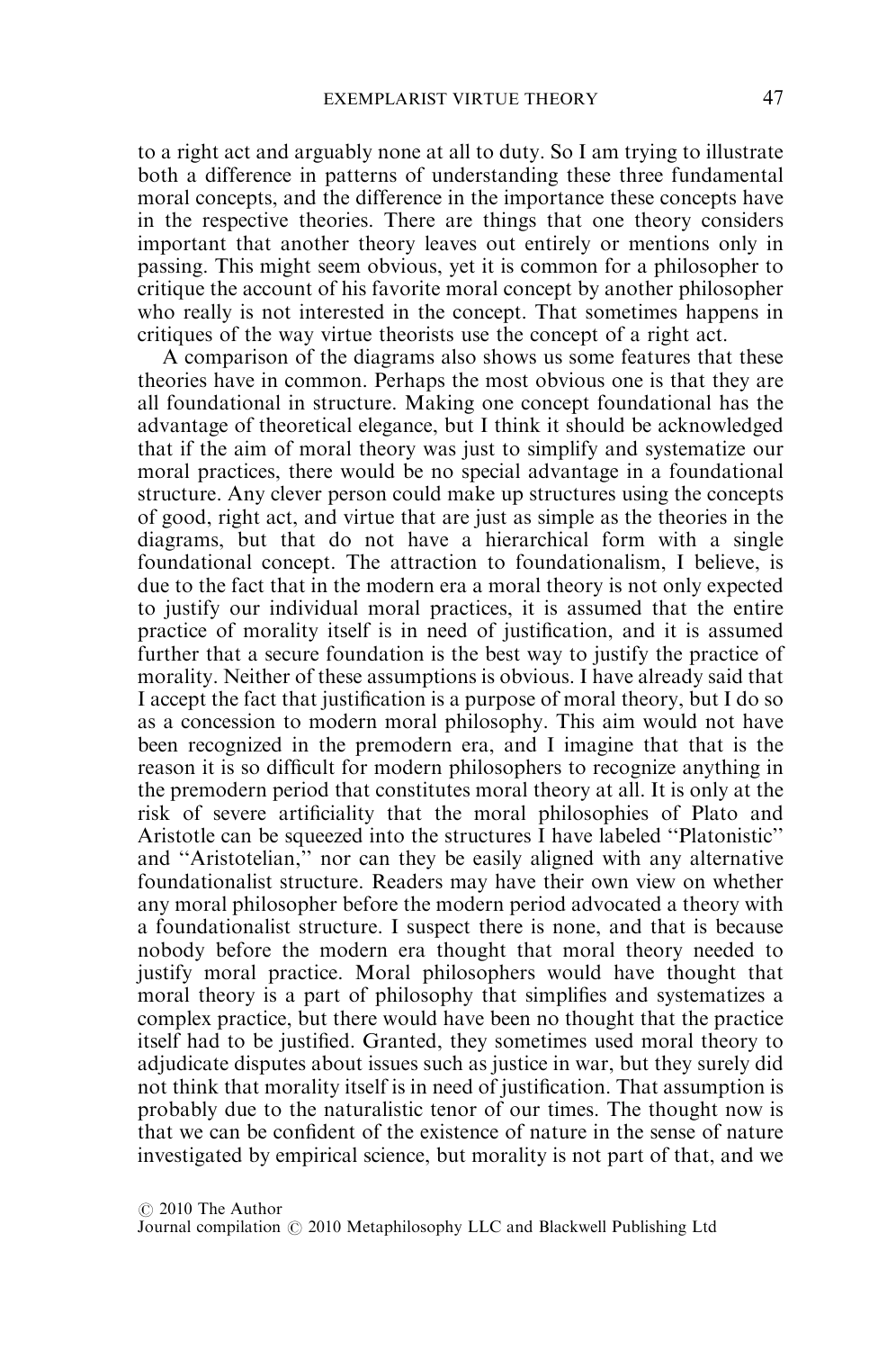cannot be confident of its credentials. Morality needs something outside it to justify it, something of which those who question the credentials of morality can be confident.<sup>1</sup>

This is why it is desirable that moral theory be foundational in structure. It doesn't actually have to be, but it is much easier if it is. Presumably it is hard enough to tie even one of the fundamental concepts of moral evaluation to something outside morality; to tie more than one would be more challenging than philosophers can tolerate. But we could declare victory if there is a single concept foundational to morality that is justified by reference to something outside morality on which everyone can agree, and which in turn can support all other moral concepts. And that is the aspiration of at least three of the theories in the diagram. The foundational concept is tied to something else that is not moral and that is accepted by anybody who might be inclined to question the justifiability of moral practice.

The three I have in mind are Kantian moral theory, neo-Aristotelian moral theory, and utilitarianism. Kant grounds the concept of a right act in reason understood formally or, at least, in some uncontroversial way. Neo-Aristotelian virtue theory grounds the good for human beings in human nature, understood in a way that makes minimal claims about the substance of human nature. Hedonistic utilitarianism grounds the good of human beings in something every human, indeed, every animal, naturally desires: to get pleasure and to avoid pain. In each case, morality derives from something that is allegedly less in need of justification, and it does so in a simple and elegant way. I think this is also the reason that Platonistic theories seem nonexplanatory to most modern philosophers.

Now I would like to propose another feature that a good theory should have, whether or not it is foundationalist in structure. Since a theory is a theory of something, there has to be some way that a user of the theory can connect the theory to what the theory is about. If a theory can be compared to a map of some domain, the user of the theory should be able to superimpose the map on the domain. She should be able to say, "This element in the theory refers to that element in the domain." Sometimes the elements of the theory are objects of the user's background experience, and this feature is easy to satisfy. When the economist refers to prices and interest rates, he assumes the users of the theory can identify those elements in the world of economic exchange. Sometimes the theorist gives directions for finding the elements of the theory, as when the botanist draws pictures of the plants she is classifying. The same point applies to a city map. It is useful only if the user can find something in the city that

 $<sup>1</sup>$  It is interesting that the motive for Divine Command Theory is different. The Divine</sup> Command theorist rejects the independence of moral authority from divine authority, not because our moral practices are in need of justification, but because divine authority is threatened if moral authority has a source independent of God.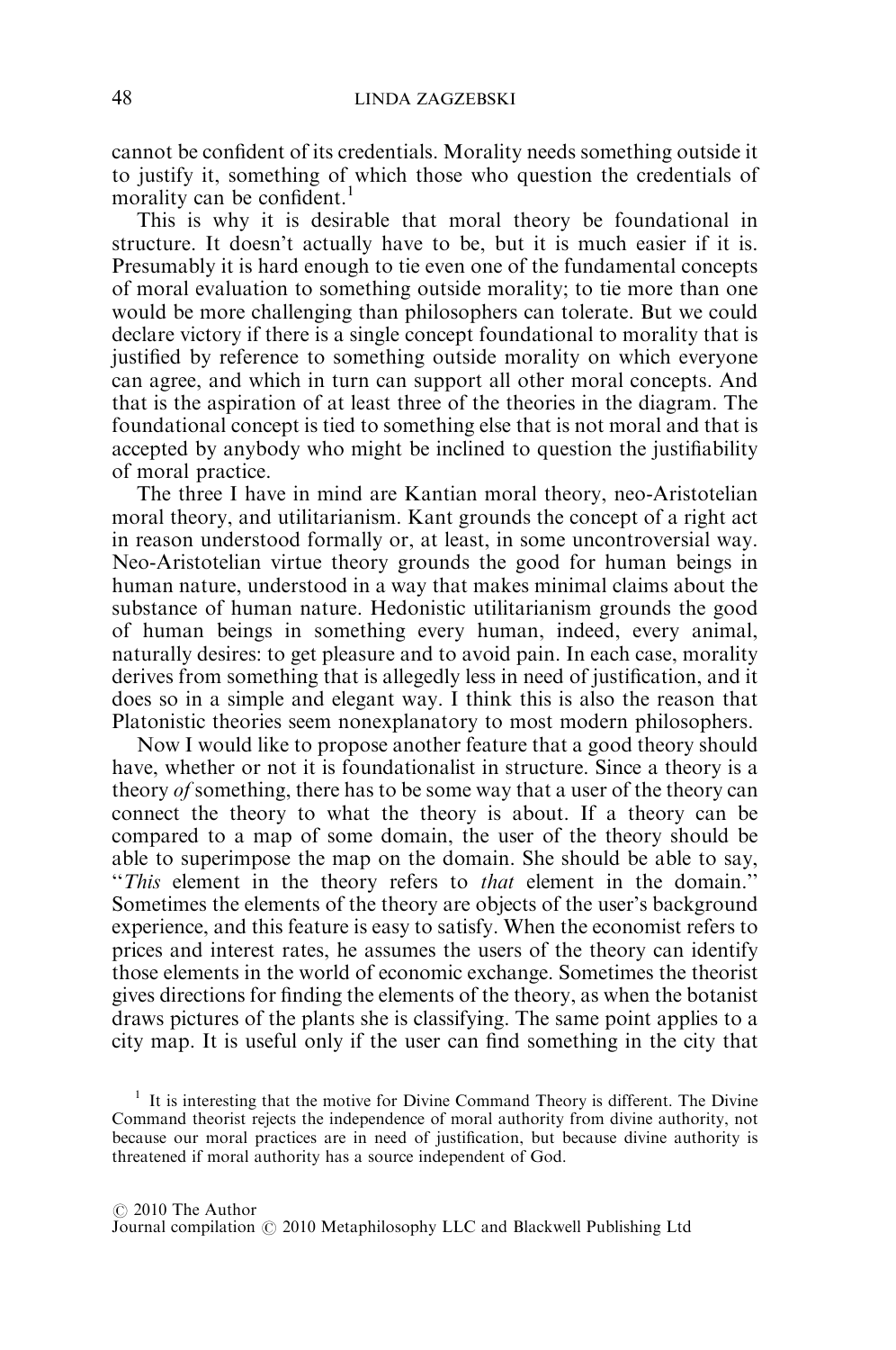hooks it to the map—that intersection over there is this one on the map. A stationary map will sometimes say ''You are here'' in order to orient the user. It seems to me that a moral theory needs something that serves that purpose—something that tells him that this element of moral belief or practice is that element in the theory. Unlike a map of an imaginary city, a moral theory is like a map of an actual city, and a user needs to connect the map with moral practice in order to negotiate the practice.

Let me now review the desiderata of a moral theory as I understand it.

- 1. A moral theory should simplify and systematize our pretheoretical moral beliefs and practices, aiming at giving us understanding of the practices of morality, and sometimes resulting in a revision of those practices. It is possible that simplifying and systematizing results in some distortion, but that can be tolerated if something is gained from the distortion and the distortion is not forgotten.
- 2. A moral theory is not a manual and its main purpose is not to give directions in decision making, but it is an advantage if a theory can help us in our practical lives. Many directions for making moral decisions already exist in our pretheoretical practices, including narratives, parables, and practical rules.
- 3. A moral theory should also justify our moral beliefs and practices. I am not convinced that the entire domain of moral practice needs to be justified by something outside the practice, but I am willing to accept both the aim of producing a foundationalist structure, and the need to make the foundation something relatively uncontroversial.
- 4. A moral theory needs a hook to connect it to the domain of moral practices of which it is a theory. Just as a map is useless unless we can identify something on the map by reference to something in our experience, a moral theory is useless unless we can find a place where the theory connects to a part of the moral domain we can identify independent of the theory.

#### 4. Exemplarism

The theory I want to propose is foundational in structure, but the foundation is not conceptual. Instead, the construction of the theory begins with direct reference to exemplars of moral goodness. My model for the foundational move in constructing a theory of this kind is the Putnam-Kripke theory of direct reference, particularly in the form in which it was used to define natural kind terms.<sup>2</sup> Leaving aside differences

 $2$  This theory originated with Saul Kripke's Naming and Necessity (Kripke 1980) and Hilary Putnam's ''The Meaning of 'Meaning''' (Putnam 1979, first published in Gunderson 1975).

 $\odot$  2010 The Author Journal compilation  $\odot$  2010 Metaphilosophy LLC and Blackwell Publishing Ltd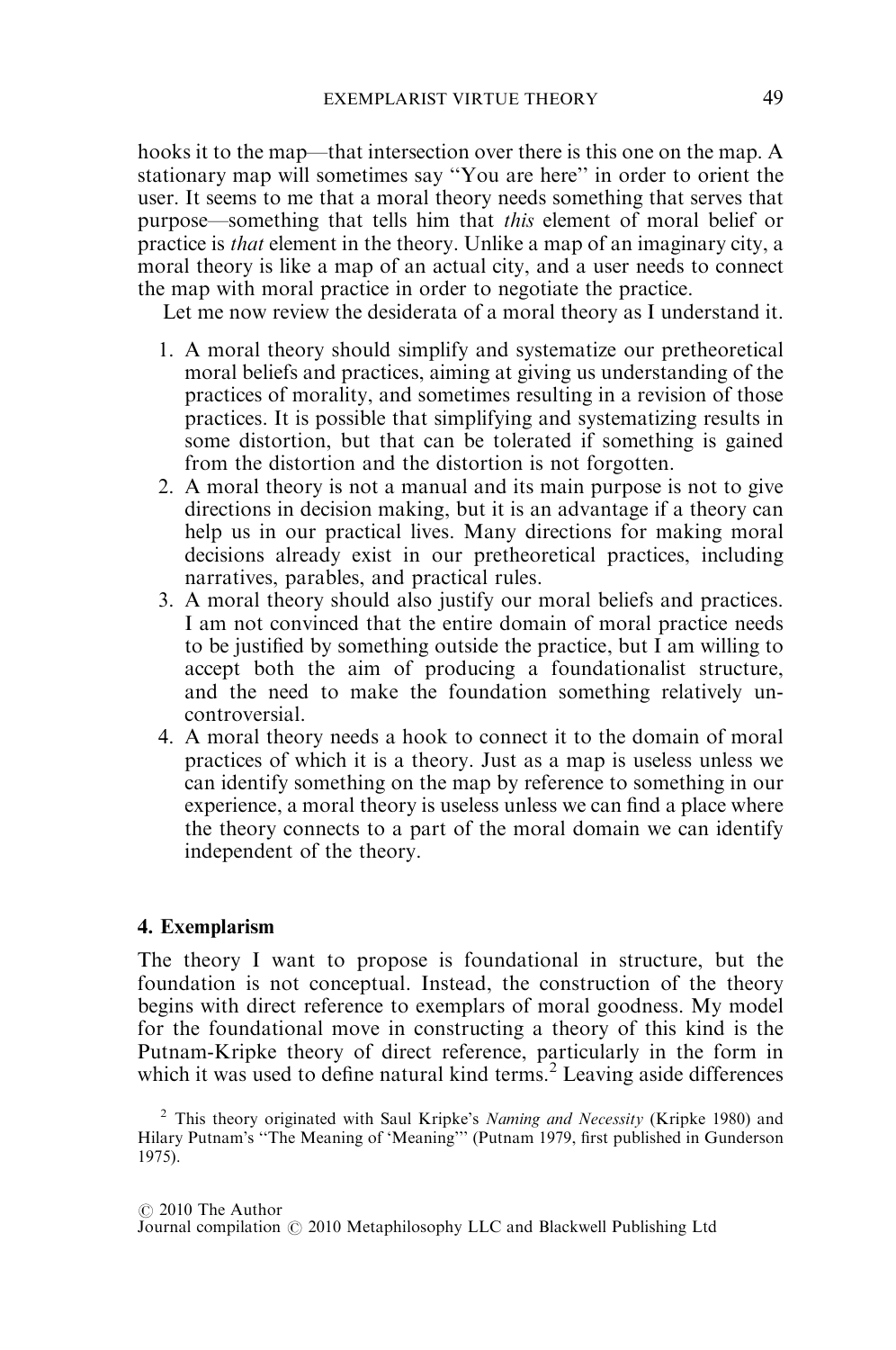#### 50 LINDA ZAGZEBSKI

in the versions of the theory, the basic idea is that a natural kind term such as ''water'' or ''gold'' or ''human'' refers to whatever is the same kind of thing or stuff as some indexically identified instance. For example, gold is, roughly, whatever is the same element as that, water is whatever is the same liquid as that, a human is whatever is a member of the same species as *that*, and so on, where in each case the demonstrative term ''that'' refers directly—in the simplest case, by pointing. One of the main reasons for proposing this account of reference was that Kripke and Putnam believed that often we do not know the nature of the referent, and yet we know how to construct a definition that links up with its nature. We may not know the nature of gold—its deep structure, and for millennia nobody did, but that did not prevent people from defining ''gold'' in a way that fixed the reference of the term and continued to do so after it was discovered what distinguishes gold from other elements. In fact, we would not say that modern humans ''discovered'' the nature of gold unless we thought that modern speakers know the nature of the same stuff of which people used to be ignorant. The theory of direct reference has the advantage of explaining how ''gold'' referred to the same thing before and after the discovery of the atomic structure of gold.

This proposal began a revolution in semantics because it meant that competent speakers of the language can use terms to successfully refer to the right things without going through a descriptive meaning.<sup>3</sup> Unlike a term such as ''hammer,'' the referent of natural kind terms like ''water'' and ''gold'' is not whatever satisfies a description given in advance. Because speakers need not associate descriptions with natural kind terms in order to successfully refer to the right kinds, an important consequence of this theory is that it is possible that speakers succeed in referring to water and gold even when they associate the wrong descriptions with terms like ''water'' and ''gold.''4 What is required instead is that they be related by a chain of communication to the actual stuff water and gold.<sup>5</sup> It is not even necessary that every speaker be able to identify water and gold reliably herself as long as some speakers in the community can do so and the other speakers rely upon the judgment of the experts.

An interesting feature of this theory is that a definition through direct reference is only a contingent truth. It is not a necessary truth that what I

<sup>3</sup> Initial discussion focused on natural kind terms and proper names, but later the theory was applied to a broader class of terms. The extent of the class of terms which can refer directly is not important for my point in this essay.

<sup>4</sup> On one version of the theory, natural kind terms have no meaning; they are purely denotative (like Mill's theory of proper names). On another version of the theory, natural kind terms have a meaning, but meanings are not in the head. That is, they are not something a speaker grasps and through which he finds the referent. See Putnam 1979.

In some later versions of the theory the chain is thought to be causal, hence the term ''causal theory of reference,'' but the idea that the use of a term by many speakers is causally connected is not a necessary part of the theory.

Journal compilation  $\odot$  2010 Metaphilosophy LLC and Blackwell Publishing Ltd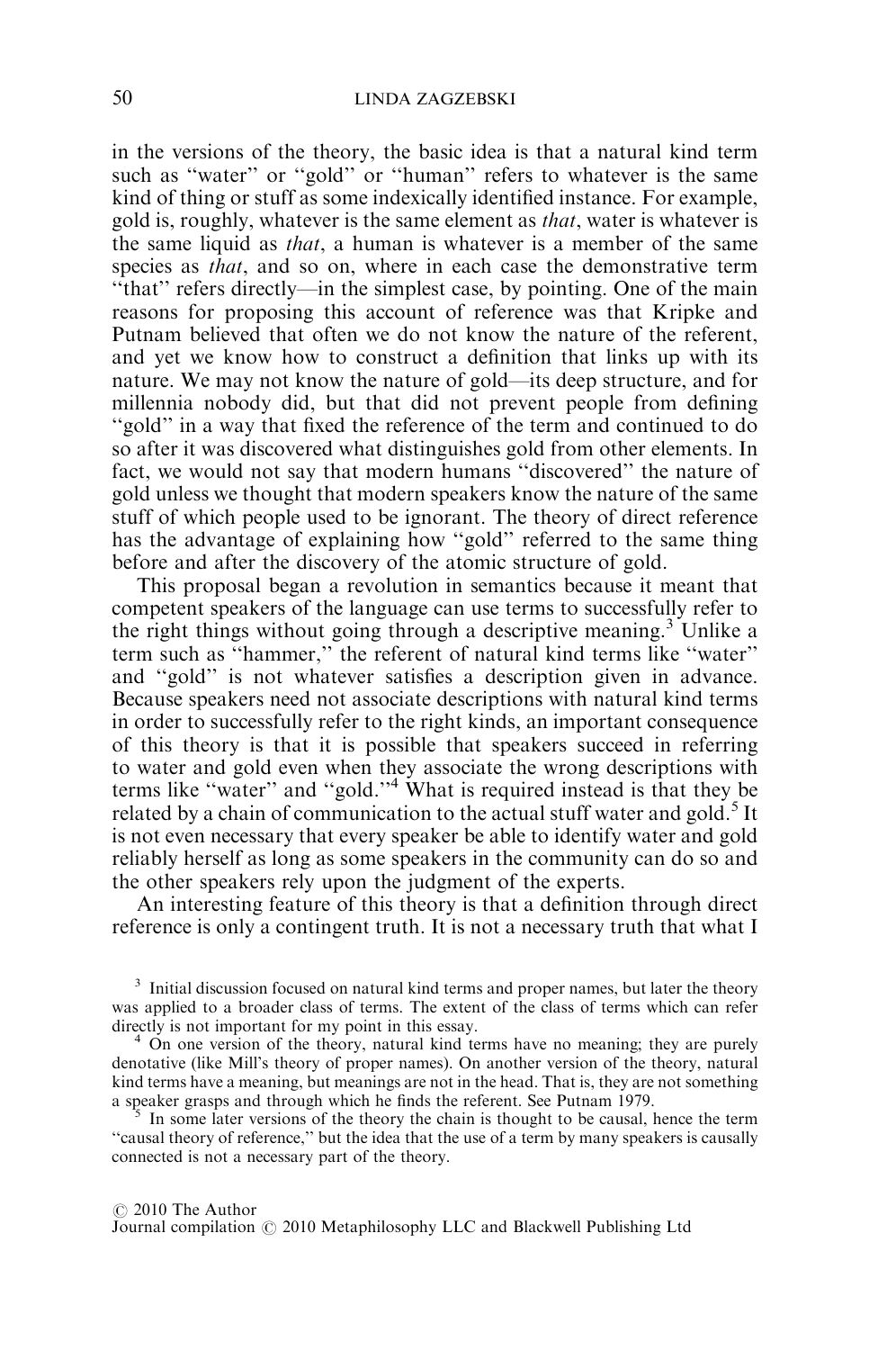am pointing to right now is gold. Of course,  $if I$  am pointing to something gold and if it is essential to anything gold that it is gold, then it is essential to the thing I am in fact pointing to that it is gold. However, it is not a necessary truth that I am pointing to this thing, and so it is not necessary that I am pointing to gold. Hence, we must accept either that some definitions are not necessary truths or that the way we connect words with objects in the type of ''definition'' we have been considering is not actually a definition. For my purposes, it does not matter which option we take.

One other interesting consequence of the theory of direct reference is that there are necessary a posteriori truths. Kripke thought that once the reference of a natural kind term like ''water'' is fixed by ostension, scientists can then discover the nature of water empirically. Under the assumption that the nature of water is essential to it, it follows that certain necessary truths such as "Water is  $H_2O$ " are discovered a posteriori.

This idea can be used in the construction of a moral theory. I suggest that basic moral concepts are anchored in exemplars of moral goodness, direct reference to which are foundational in the theory. Good persons are persons like that, just as gold is stuff like that. Picking out exemplars can fix the reference of the term ''good person'' without the use of descriptive concepts. It is not necessary that ordinary people engaged in moral practice know the nature of good persons—what makes them good. In fact, it is not necessary that anybody know what makes a good person good in order to successfully refer to good persons, any more than it was necessary that anybody knew what makes water water to successfully refer to water before the advent of molecular theory. We need not associate any descriptive meaning with ''good persons,'' and users of our language can successfully refer to good persons even when they associate the wrong descriptions with the term ''good person.'' As with natural kinds like gold and water, people can succeed in referring to good persons as long as they, or at least some people in their community, can pick out exemplars.<sup>6</sup>

Practices of picking out such persons are already embedded in our moral practices. We learn through narratives of both fictional and nonfictional persons that some people are admirable and worth imitating, and the identification of these persons is one of the pretheoretical aspects of our moral practices that theory must explain. Moral learning, like most

<sup>6</sup> It is an important part of the theory of direct reference that a person can successfully refer when she is not good at identifying the referent herself, and even when she has never had any experience of the referent. So we all can refer to uranium, and Putnam says he can refer to elm trees even though he is not good at recognizing them. Nonetheless, those of us who are only distantly related to uranium or elm trees are epistemically disadvantaged relative to the experts who are good at identifying them. We lack the understanding that the experts have. But given the importance of moral understanding by as many people as possible in a moral community, it is important that the ability to identify exemplars is spread as widely as possible. This is one of the functions of narrative, mentioned below.

 $\odot$  2010 The Author Journal compilation  $\odot$  2010 Metaphilosophy LLC and Blackwell Publishing Ltd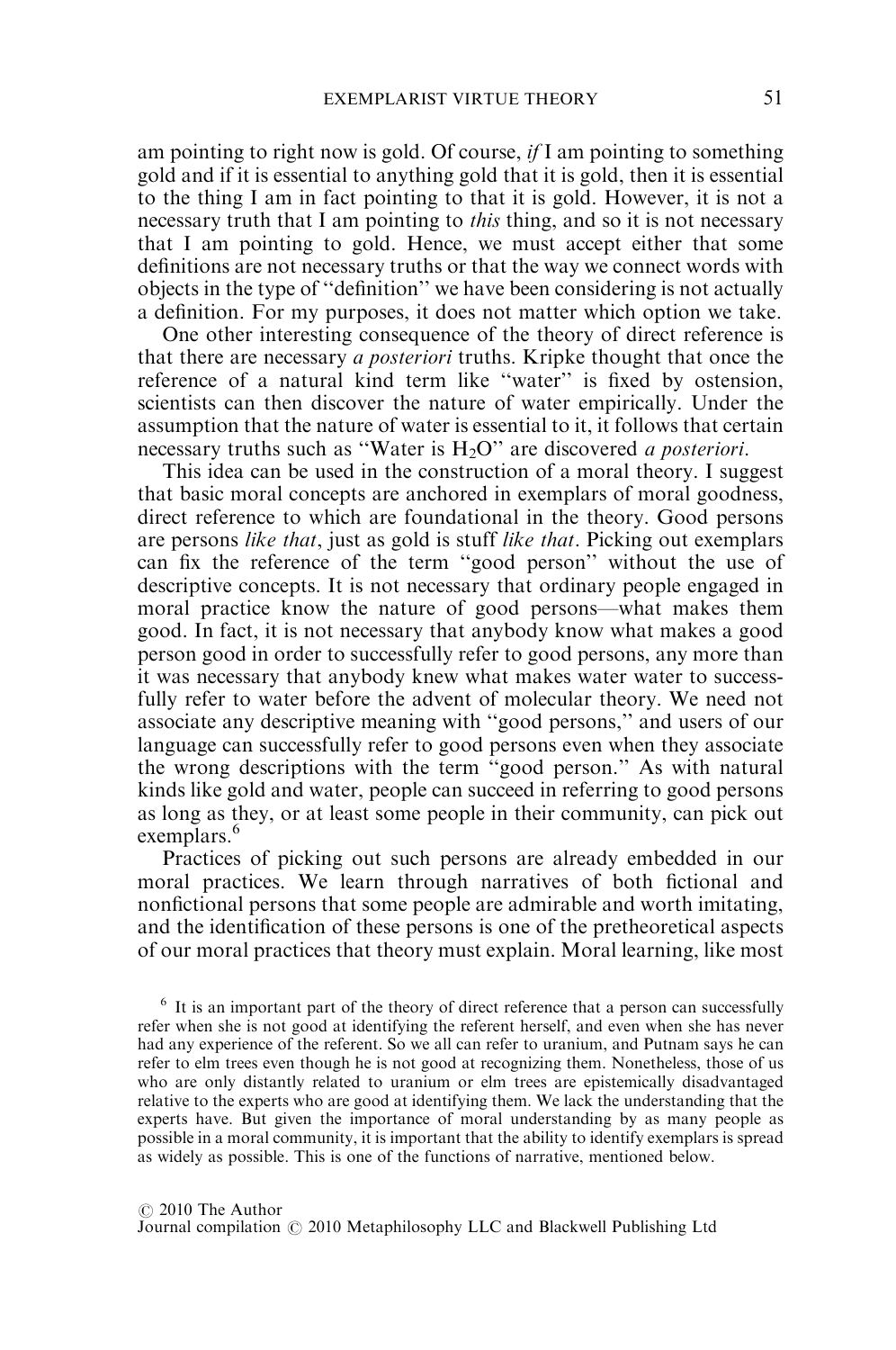other forms of learning, is principally done by imitation. Exemplars are those persons who are most imitable, and they are most imitable because they are most admirable. We identify admirable persons by the emotion of admiration, and that emotion is itself subject to education through the example of the emotional reactions of other persons. I am proposing, then, that the process of creating a highly abstract structure to simplify and justify our moral practices is rooted in one of the most important features of the pretheoretical practices we want to explain, the practice of identifying exemplars, and in a kind of experience that most of us trust very much—the experience of admiration, shaped by narratives that are part of a common tradition.

I am assuming that the emotion of admiration is generally trustworthy when we have it after reflection and when it withstands critique by others. We have no guarantee that what we admire upon reflection is admirable, but then we do not have any guarantee that our vision or memory is trustworthy if it withstands reflection either. All we can do is the best we can do by using our faculties as conscientiously as we can, and our disposition to admiration is one of those faculties.

This theory is compatible with the possibility that paradigmatically good individuals are only contingently good,<sup>7</sup> and it is also compatible with the theory that our identification of exemplars is revisable. Just as we can be mistaken in our judgment that some portion of a substance we identify as water is really water, we can also be mistaken in our judgment that some person we identify as paradigmatically good is really good. However, given that there is a conceptual connection between water and stuff ''like that,'' we cannot be mistaken in thinking that most of what we take to be water is water. Similarly, there is a conceptual connection between good persons and persons ''like that,'' but unlike the case of natural kinds, this conceptual connection guarantees that we are usually right only if we can generally trust our disposition to admiration. It is possible that a community of persons is so radically wrong in its identification of exemplars that even its concept of the good is mistaken. I don't think we need worry about anything analogous in the case of natural kinds, since there is nothing to get right when we point to a material substance or element.

One of the most interesting features of the Kripkean account of natural kinds is the way empirical investigation can reveal natures, and I think this also is a feature of exemplarist virtue theory. If the concepts in a formal ethical theory are rooted in a person, then narratives and descriptions of that person are morally revealing. It is an open question what it is about the person that makes him good. For the same reason, when we say that a good person is a person like that, and we directly refer to Saint Francis of Assisi, or to Confucius, or to Jesus Christ, we are implicitly leaving open the

<sup>7</sup> Unlike water, which is probably water essentially.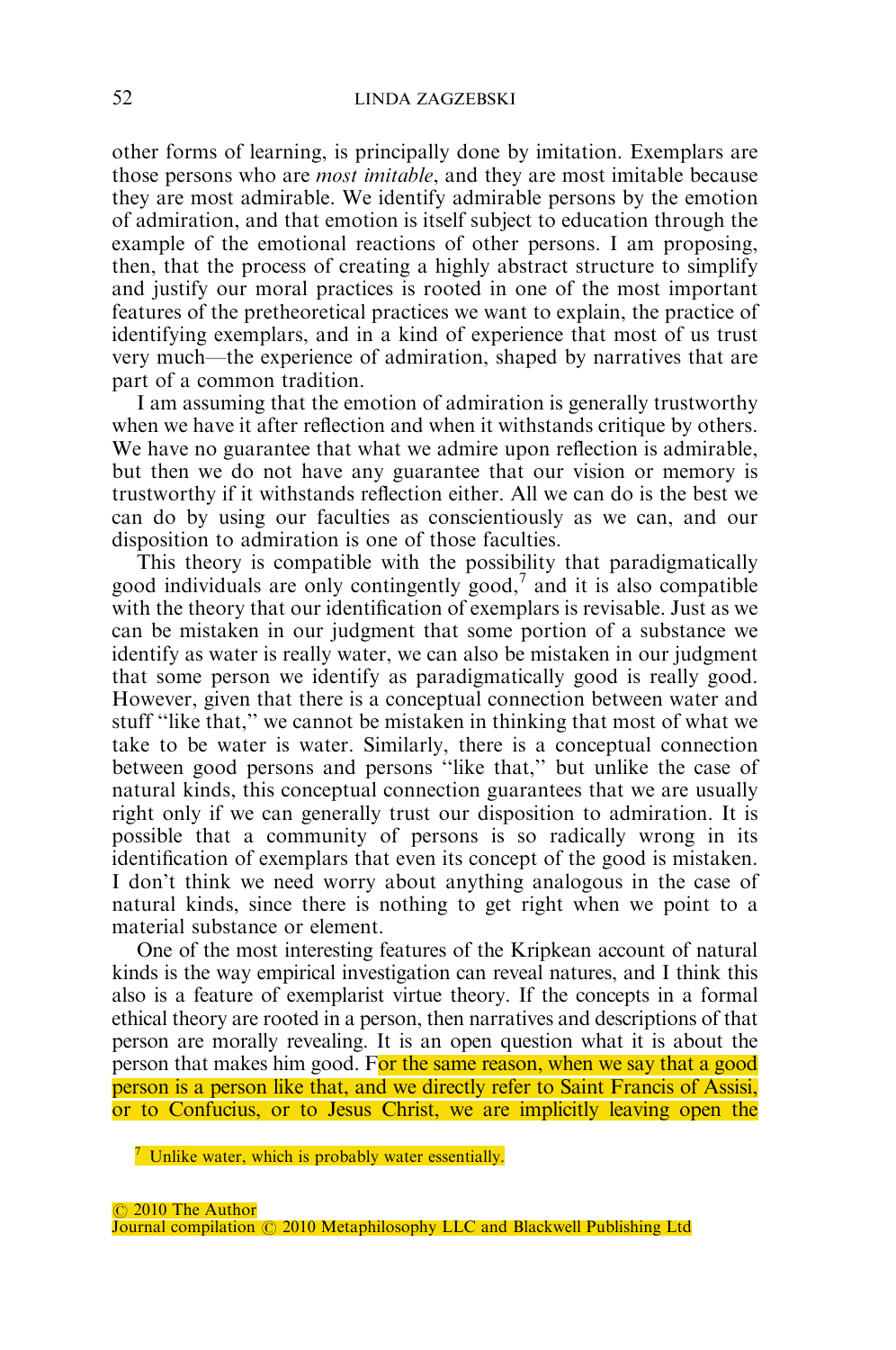question of what properties of Francis, Confucius, or Christ are essential to their goodness. Perhaps there are nonevaluative descriptions of these persons that are sufficient to determine their moral goodness; perhaps not. Perhaps their goodness is not determined by any descriptive properties we know how to apply. The exemplarist approach has the advantage that neither these metaphysical matters nor substantive matters about what makes a person good need be settled at the outset. I am assuming that Kripke is right that deep and important, perhaps even necessary properties of the object class can be determined by empirical observation, although the determination of what counts as deep and important is not itself empirical.<sup>8</sup> Since narratives are a form of detailed observations of persons, exemplarism gives narrative an important place within the theory analogous to scientific investigation in the theory of natural kinds. Narratives might even reveal necessary features of value by uncovering the deep properties of a good person. If so, there would be necessary a posteriori truths in ethics that can be discovered in a way that parallels the discovery of the nature of water.<sup>9</sup> Furthermore, new empirical research on virtuous exemplars may reveal interesting features of their attitudes and behavior.<sup>10</sup> The theory therefore has a place for both stories and empirical research within its abstract structure.

Are there any historical examples of exemplarist virtue theory? I have suggested that Aristotle's definition of phronesis involves an essential demonstrative reference, but there is no indication that persons with phronesis play a foundational role in his theory. However, Amy Olberding (2008) argues that Confucius's Analects can be read as rooting moral concepts in the experience of paradigmatically good individuals like the Duke of Zhou, heroes of Chinese history, and Confucius himself.<sup>11</sup> If she is right, the conceptual schemata of the Analects, including its account of specific virtues, human flourishing, and the path of self cultivation,

<sup>8</sup> The parallel point applies to the discovery of the necessary truth, "Water is  $H_2O$ ." Empirical observation yields the conclusion that water is  $H_2O$ , but the judgment that the molecular structure of water is essential to it is *a priori*.

<sup>9</sup> I have not said anything about the difference between fictional narratives and biography. The place of fiction in philosophy is an interesting one, but I am leaving it aside for this essay.

<sup>10</sup> For example, research by Lawrence Walker and Karl Hennig (2004) suggest that there are three distinct types of moral exemplarity: just, brave, and caring. Exemplars have been the subject of other psychological studies, for instance, Kevin Reimer and David Wade-Stein's (2004) work on adolescent exemplars, and research on the participants in the L'Arche communities. Currently, a research group headed by Michael Spezio at Cal Tech is studying the way exemplars play economics games with neuroimaging during the playing of the

 $11$  Olberding is not suggesting that Confucius treated himself as an exemplar. The Analects is a compilation of teachings of Confucius, conversations with his students, observations of his behavior by his students, and teachings of his students. The work has several strata in its composition, and Olberding argues that the function of exemplars operates both in Confucius's own teachings and in the way Confucius is treated by his followers.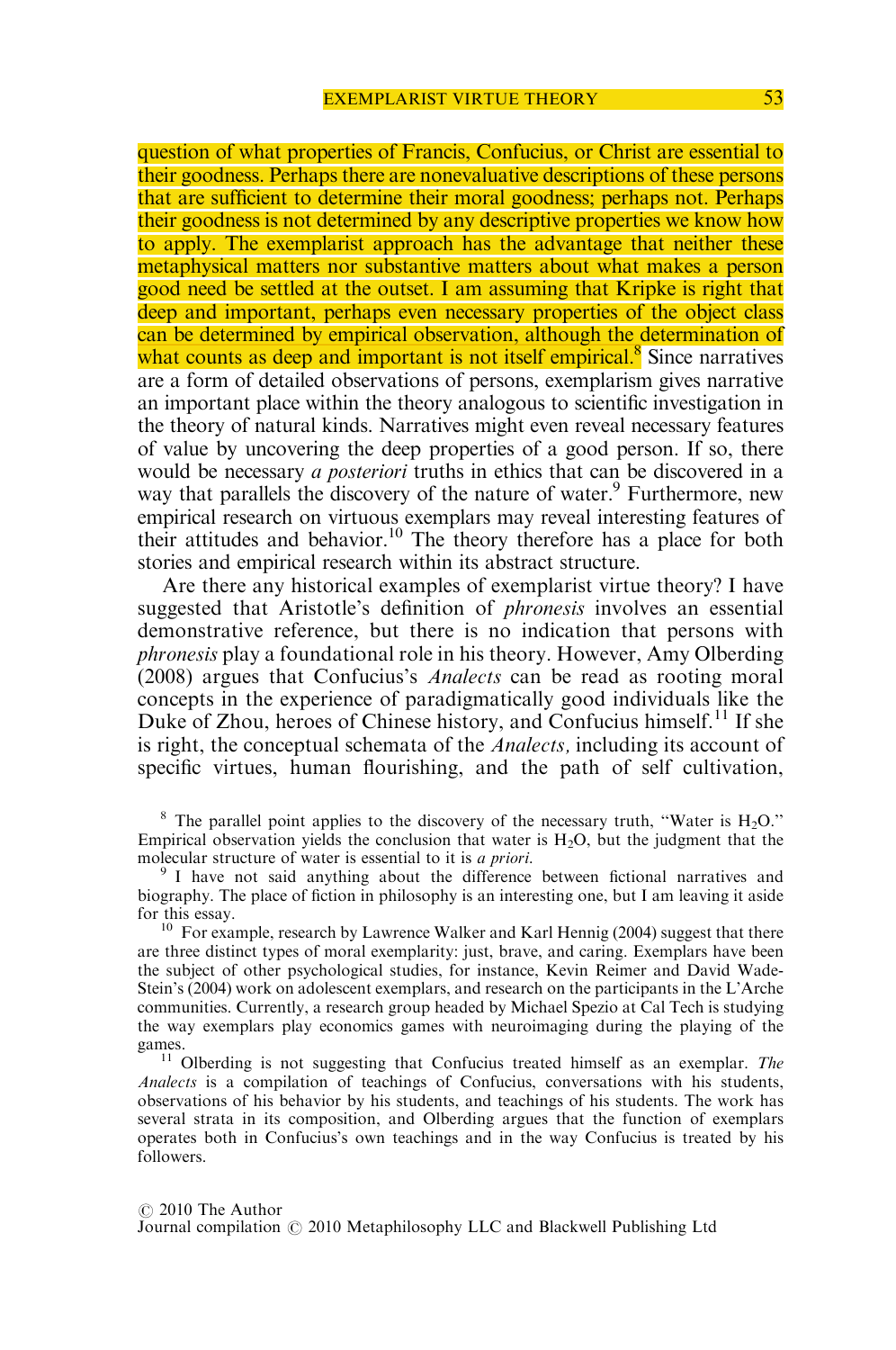originate in the experiences of admiration for the figures the text vividly describes. As I said above, there is reason to think that the search for a foundationalist moral theory is a feature of modern Western philosophy, so it would be very surprising if Confucius aspired to such a theory, but I find it interesting that Confucius and his followers may have used an exemplarist approach to explain how the abstract concepts of most significance in Confucian moral practice arise.

### 5. A Comprehensive Exemplarist Virtue Theory

An exemplarist moral theory does not have to be a virtue theory. There can be exemplary acts and exemplary lives, and possibly exemplary states of affairs, as well as exemplary persons, and any of these could be defined by direct reference. Whether all of these concepts have the potential to be the foundation of a plausible moral theory is another question. If the exemplary is the most imitable, I doubt that there are exemplary states of affairs. There can be exemplary acts, but reference to a few exemplary acts will not be helpful in constructing a comprehensive theory. The idea of beginning the construction of a theory with direct reference to exemplary lives is more promising, but a difficulty with that approach is that only some of the features of a life good as a whole can be imitated. In contrast, admirable persons can be imitated insofar as they are admirable, and if all important moral concepts could be defined by reference to these persons, that would not only give us a comprehensive moral theory, it would allow a smooth connection between moral theory and moral training.

Let me review. What I mean by an exemplar is a paradigmatically good person. An exemplar is a person who is most admirable. We identify the admirable by the emotion of admiration. I assume that our emotion of admiration is generally trustworthy, but I do not assume that we always trust it. When we do, we take the object of admiration to be admirable. A person who is admirable in some respect is imitable in that respect. This is rough because there are many reasons why we do not or cannot imitate the admirable. But the feeling of admiration is a kind of attraction that carries with it the impetus to imitate. The ways in which the exemplar are admirable, and hence imitable, can be used to give us both a way of understanding significant moral concepts and a way of using those concepts as a way of making ourselves and our lives conform to the admirable.

Here is a suggestion for defining a series of basic moral concepts in terms of a paradigmatically good or admirable person.

> A virtue is a trait we admire in an admirable person. It is a trait that makes the person paradigmatically good in a certain respect. A right act (an act that a person would have most moral reason to do) in some set of circumstances C is what the admirable person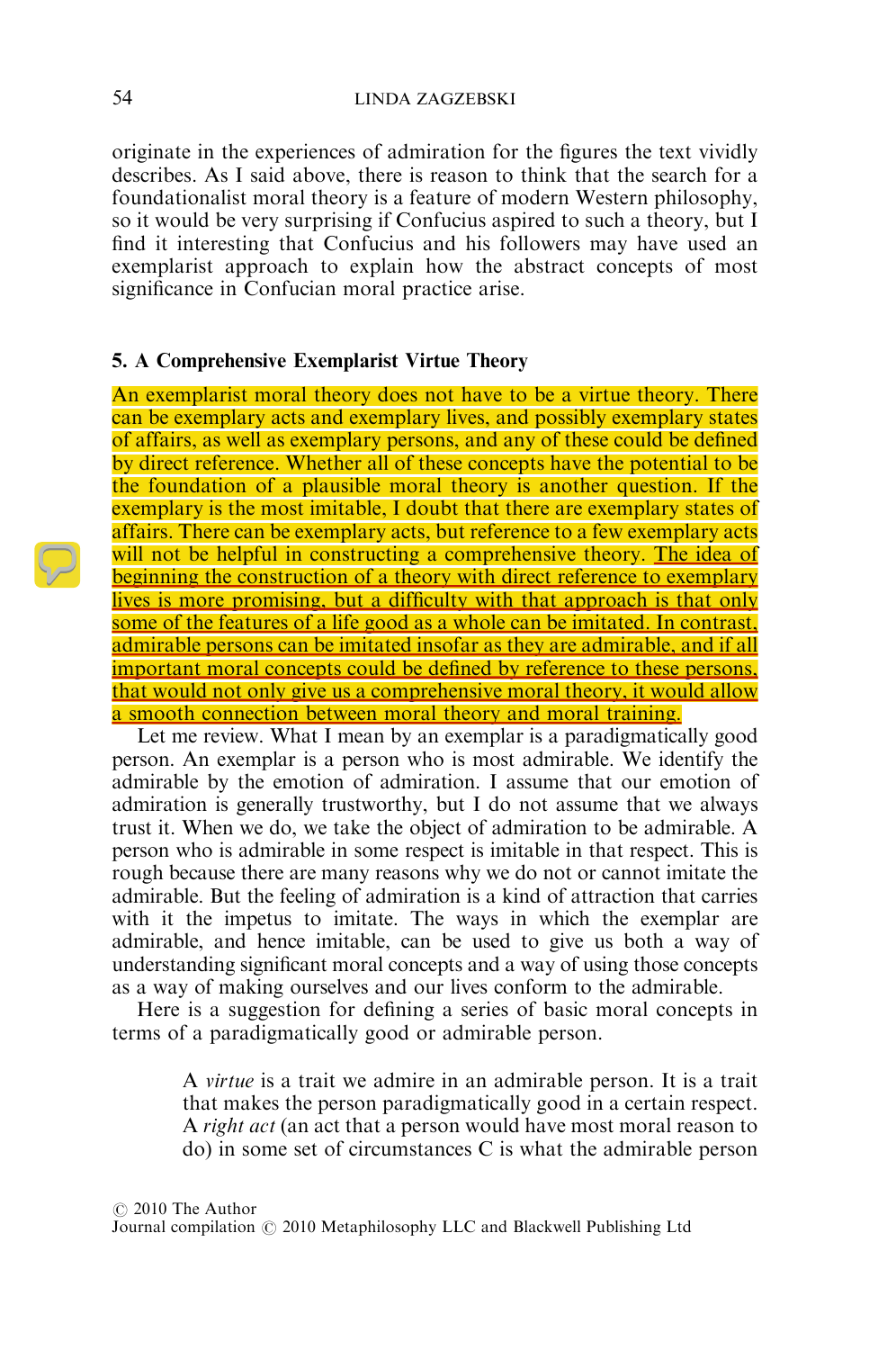would take to be most favored by the balance of reasons in circumstances C.

A duty (an act it would be wrong not to do) in some set of circumstances C is what the admirable person would feel compelled to do in C in the sense that if he did not do it, he would feel guilty for not doing it.

A good state of affairs (more precisely, that subset of states of affairs that can be the outcome of human acts) is a state of affairs at which admirable persons aim.

A good life (a desirable life, a life of well-being) is a life desired by admirable persons.<sup>12</sup>

In each case, the concept to be defined (virtue, good state of affairs, right act, and so on) is defined via indexical reference to a paradigmatically good person. So a virtue is a trait we admire in *that* person and in persons like that. A good state of affairs is a state of affairs at which persons like that aim. A good life is a life desired by persons like that. A right act is an act a person like that would take to be favored by the balance of reasons. A duty is an act a person like that would feel compelled to do, and so on.

Is the theory I have described a type of virtue theory? That depends, of course, upon what it takes to be a virtue theory. Exemplarism does not make the virtues primary, although it does make virtuous persons primary. Perhaps a comparison of the theory with other theories in the diagrams near the beginning of the essay suggest that it is a distinct class of theory, neither act-based nor virtue-based. I don't want to insist that it is closer to traditional virtue theories than it is to act-based theories, but it seems to me that it is more easily combined with work in virtue ethics than with work in consequentialist and deontological theories. However, it probably does not much matter how it is ultimately classified.

In talking about my theory of theory, I mentioned that sometimes a theory distorts what it explains, and moral theory distorts moral practice by not putting the first person pronoun and other descriptive features into the theory. What is right or a duty or a good life *simpliciter* is determined by an act or attitude of a certain kind of person, the paradigmatically admirable person. But it is possible that the exemplar differs from me in ways that affect the way the evaluative concepts we have considered apply to me. Maybe the most desirable life for me is a life no exemplar has ever desired, nor would desire it if she thought about it because its desirability for me is due in part to my idiosyncrasies. Maybe acts that for me are right, even duties, are not acts that any exemplar would do or feel compelled to do because no exemplar is exactly like me and perhaps no

 $12$  I propose variations of these definitions of virtue, right act (permissible act), and a duty in Zagzebski 2004, and the above definition of a good life in Zagzebski 2006.

Journal compilation © 2010 Metaphilosophy LLC and Blackwell Publishing Ltd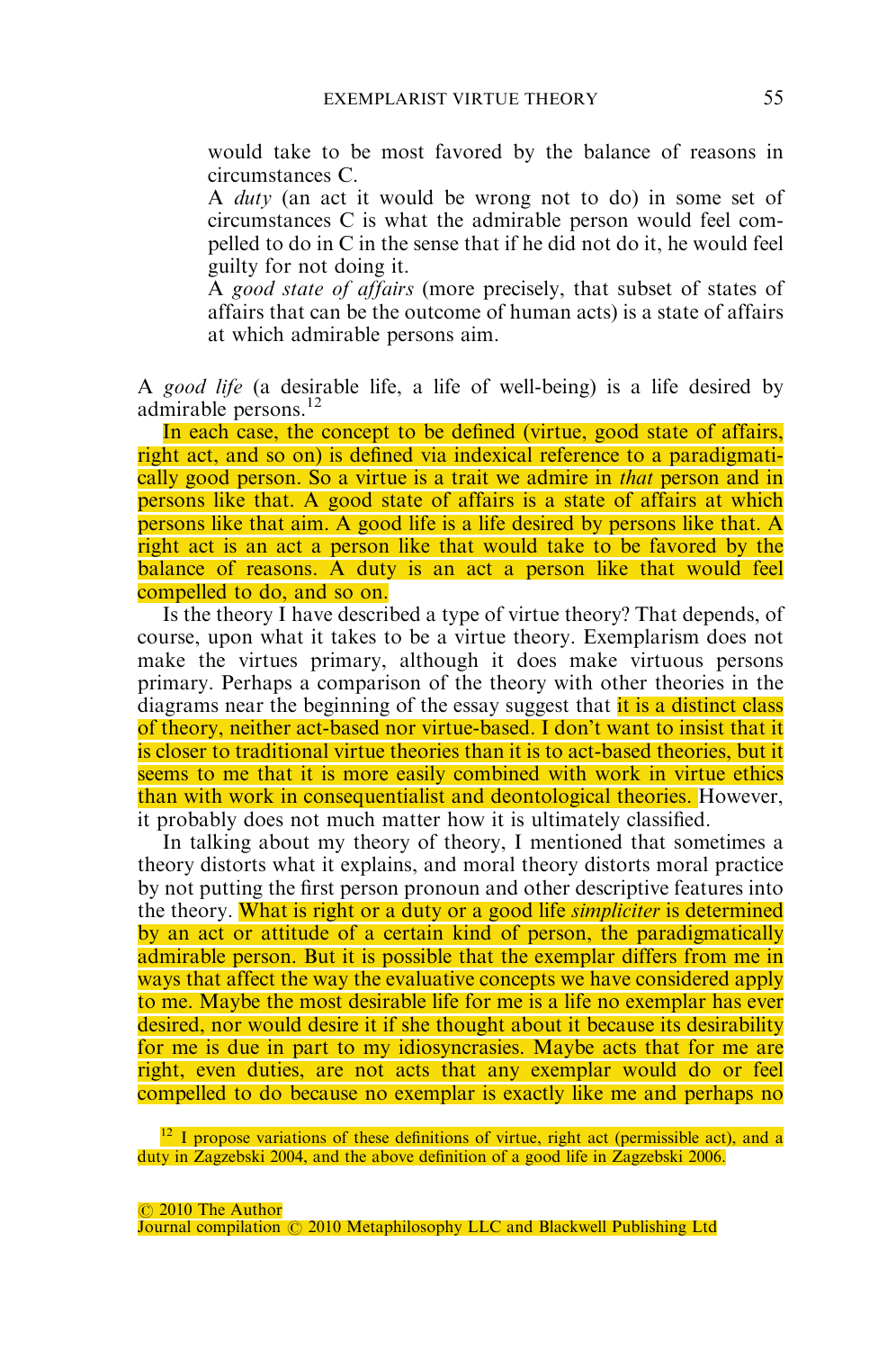exemplar has ever been in my circumstances. And if an exemplar were in my circumstances, then perhaps the exemplar would not have most reason to do what I have most reason to do precisely because being an exemplar gives a person reasons for acting that do not apply to the ordinary person, and conversely, the ordinary person may have reasons for acting that do not apply to the exemplar. This is one of the ways that features of persons and situations left out of theory can sometimes be relevant to practice. A theory should give us moral guidance, but it is not primarily a manual. Nonetheless, even when a theory does not generate guidance, it should help us construct a manual that guides us in particular situations.

Let me end by summarizing some advantages of exemplarism. Exemplarist virtue theory has the theoretical simplicity and power of foundationalism without the problems of a conceptual foundation. Perhaps grounding moral theory in the concept of human nature or reason or uncontroversial objects of human desire can succeed, but I doubt it. In any case, the success of those approaches is not so convincing as to make it unnecessary to look for an alternative approach. Exemplarism puts at the foundation of the theory a crucial element of moral practice and, indeed, of moral experience: the identification of persons we admire and whose admirability is something of which we are confident.

Direct reference to exemplars serves another desideratum for an adequate theory mentioned in section 3. It gives the theory a hook that links it to the real world of moral practice—something comparable to a map that says "You are here."

Exemplarism provides a theoretical structure within which the empirical side of ethics can be linked with the traditional *a priori* side of ethics. Lately, the issue of how moral philosophers ought to use empirical research has attracted a lot of attention (see, e.g., Appiah 2008). This theory is one way to do that. Similarly, exemplarism gives an important place to narrative ethics within the structure of the theory. In my opinion this is critically important. Only a tiny percentage of people in the world care about moral theory in the sense I have been discussing, whereas 100 percent of the people in the world like stories. Most moral insights come from stories, but it is the special virtue of the philosopher to organize those insights. As I said at the beginning of the essay, I do not see any reason why there cannot be more than one equally good moral theory, but I think that exemplarist virtue theory has some notable advantages over other types of theory.

Department of Philosophy University of Oklahoma 455 W. Lindsey Room 605 Norman, OK 73019 USA [lzagzebski@ou.edu](mailto:lzagzebski@ou.edu)

 $\odot$  2010 The Author Journal compilation  $\odot$  2010 Metaphilosophy LLC and Blackwell Publishing Ltd